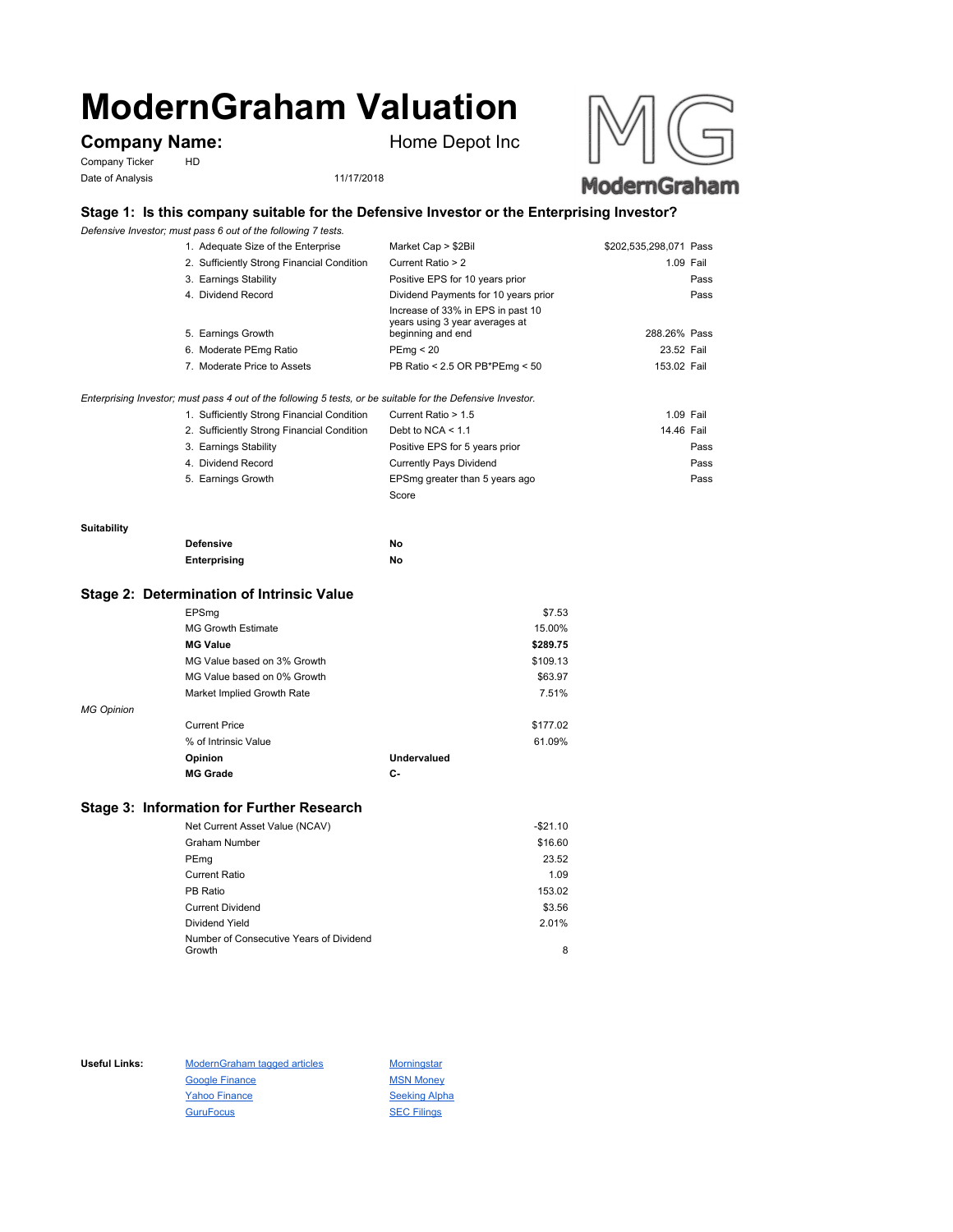| <b>EPS History</b>      |        | <b>EPSmg History</b>                 |                  |
|-------------------------|--------|--------------------------------------|------------------|
| <b>Next Fiscal Year</b> |        |                                      |                  |
| Estimate                |        | \$9.75 Next Fiscal Year Estimate     | \$7.53           |
| Jan2018                 | \$7.29 | Jan2018                              | \$6.12           |
| Jan2017                 | \$6.45 | Jan2017                              | \$5.25           |
| Jan2016                 | \$5.46 | Jan2016                              | \$4.39           |
| Jan2015                 | \$4.71 | Jan2015                              | \$3.64           |
| Jan2014                 | \$3.76 | Jan2014                              | \$2.92           |
| Jan2013                 | \$3.00 | Jan2013                              | \$2.36           |
| Jan2012                 | \$2.47 | Jan2012                              | \$2.01           |
| Jan2011                 | \$2.01 | Jan2011                              | \$1.86           |
| Jan2010                 | \$1.57 | Jan2010                              | \$1.91           |
| Jan2009                 | \$1.34 | Jan2009                              | \$2.15           |
| Jan2008                 | \$2.37 | Jan2008                              | \$2.50           |
| Jan2007                 | \$2.79 | Jan2007                              | \$2.46           |
| Jan2006                 | \$2.72 | Jan2006                              | \$2.18           |
| Jan2005                 | \$2.26 | Jan2005                              | \$1.81           |
| Jan2004                 | \$1.88 | Jan2004                              | \$1.51           |
| Jan2003                 | \$1.56 | Jan2003                              | \$1.26           |
| Jan2002                 |        | \$1.29 Balance Sheet Information     | 10/1/2018        |
| Jan2001                 |        | \$1.10 Total Current Assets          | \$19,809,000,000 |
| Jan2000                 |        | \$1.00 Total Current Liabilities     | \$18,196,000,000 |
| Jan1999                 |        | \$0.71 Long-Term Debt                | \$23,332,000,000 |
|                         |        | <b>Total Assets</b>                  | \$45,200,000,000 |
|                         |        | Intangible Assets                    | \$2,258,000,000  |
|                         |        | <b>Total Liabilities</b>             | \$43,880,000,000 |
|                         |        | Shares Outstanding (Diluted Average) | 1,141,000,000    |